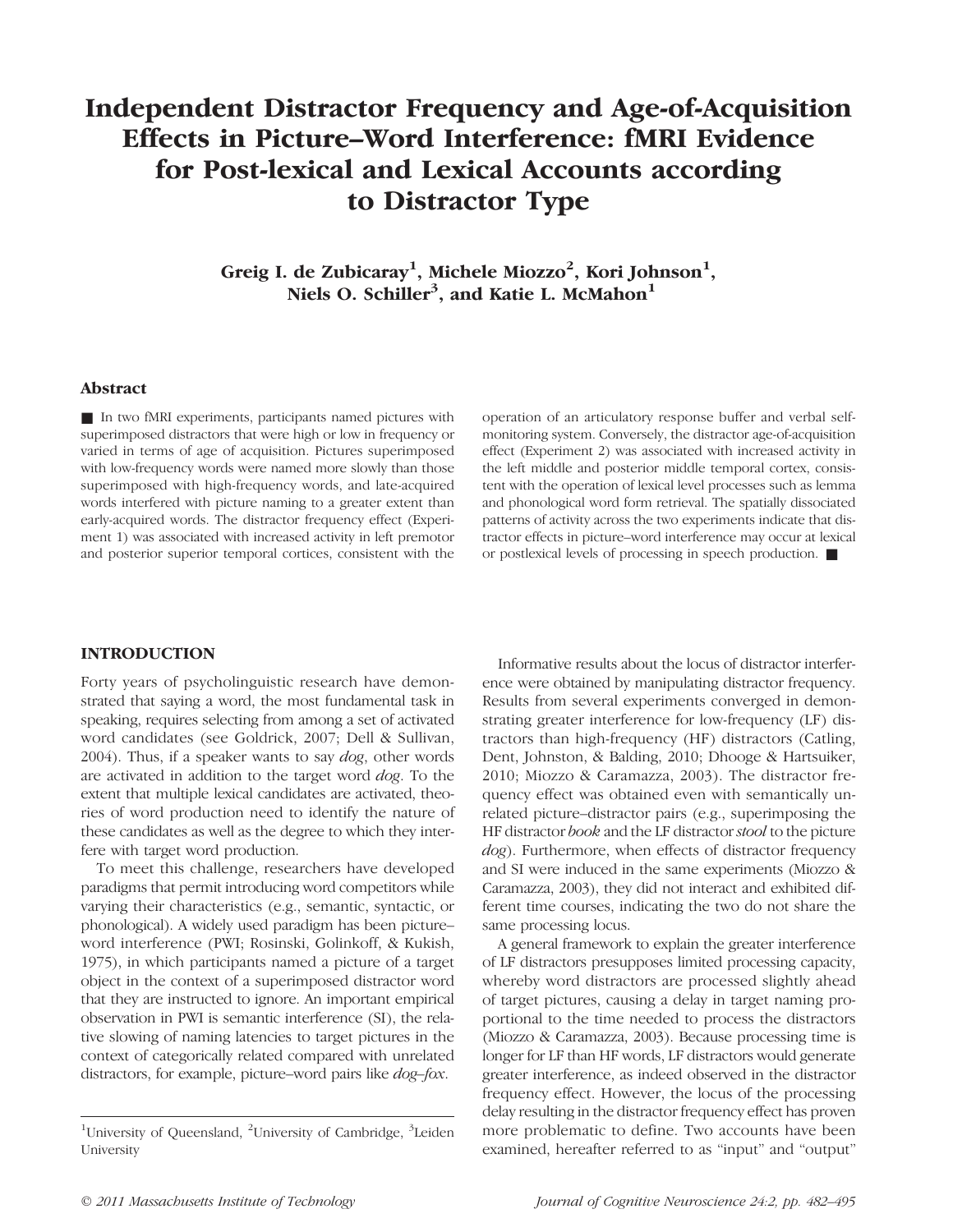accounts, respectively (Mahon, Costa, Peterson, Vargas, & Caramazza, 2007; Miozzo & Caramazza, 2003).

The "input" account locates the distractor frequency effect at the level of the (spoken or orthographic) recognition mechanisms leading to accessing word meaning. Because LF words have lower resting activation levels than HF words as is typically assumed in recognition models (e.g., McClelland & Rumelhart, 1981; Morton, 1969; but see Norris, 2006, for a critical discussion of this assumption), then LF words should be recognized more slowly and interfere comparatively more. The assumption that HF words might be processed more quickly also receives support from network modeling studies. For example, in Steyvers and Tenenbaum's (2005) model of developing semantic networks, word frequency influences the probability of connecting new nodes to existing nodes, resulting in HF words having more central, highly connected nodes that are more likely to be accessed first.

In contrast, the "output" account locates the distractor frequency effect at the level of postlexical mechanisms leading to the assembly and execution of articulatory programs (e.g., Mahon et al., 2007; Miozzo & Caramazza, 2003). Word distractors are assumed to have a privileged relationship with the articulators and enter an output buffer as phonologically well-formed responses. Furthermore, the speed at which a response enters the output buffer is assumed to be related to frequency and to influence the speed at which the distractor can be excluded according to task-relevant criteria. By entering the buffer faster, HF distractors are excluded earlier, thus incurring shorter delays in picture naming relative to LF distractors.

Discriminating between these alternative accounts has implications for explanations of PWI and word production theories alike. For example, if the "output" account were correct, distractors would potentially interact with multiple levels of processing of word production, including the level where phonological/articulatory information is computed. For example, the SI effect could result from categorically related distractors entering the buffer faster because of semantic priming, with a decision mechanism taking longer to exclude the distractor as it also satisfies some response relevant criteria (Mahon et al., 2007; Miozzo & Caramazza, 2003). Hence, according to this account, distractors potentially influence prelexical semantic processes as well as postlexical ones. On the other hand, the distractor frequency effect appears problematic for the lexical selection by competition (LSC) account that proposes the time taken to select the target word depends on the activation levels of the competing lexical nodes. Accordingly, the higher the activation level of competing words, the longer name selection takes (e.g., Levelt, Roelofs, & Meyer, 1999; Starreveld & La Heij, 1996; Harley, 1993; Roelofs, 1992; La Heij, 1988). Because HF words should be more strongly activated compared with LF words, this view incorrectly anticipates larger interference for the former than the latter, unless additional assumptions are made (e.g., distractor blocking; Roelofs, 2005).

There are results seemingly favoring the "output" account. For example, the distractor frequency effect varied as a function of distractor phonology, suggesting that this is an effect occurring at the level where phonological/ articulatory information are processed in naming (Miozzo & Caramazza, 2003). A further result was accrued by Dhooge and Hartsuiker (2010; Experiment 2) by masking written word distractors. They reasoned that if the output account were correct, masking the distractor should preclude the formation of a response in the articulatory output buffer, thus eliminating the distractor frequency effect. Masking did eliminate the effect. Moreover, a direct testing of the "input" account conducted by Miozzo and Caramazza (2003; Experiments 2 and 3) did not yield results expected within this account. Althought distractor interference should reduce when word recognition is facilitated (e.g., by repetition), it should increase if word recognition is made more difficult (e.g., by cAsE aLtErNaTiOn). Neither prediction was confirmed.

Each of the tests employed to examine the "input" and "output" hypotheses relies on a complex series of assumptions. Let us exemplify this point referring to case alternation. This manipulation represents a valid test of the "input" account if one assumes that (a) case alternation slows ignored/unattended distractor processing and modulates the interference effect and (b) frequency effects in word recognition and picture naming have the same locus and should therefore interact. With respect to the first assumption, case-alternated primes have no differential impact on masked repetition priming (Forster, 1998) or on conventional priming at short SOAs (Lee, Honig, & Lee, 2002), indicating a case alternation effect may only appear for attended stimuli. With respect to the second assumption, there is evidence suggesting that frequency effects in word comprehension (reading) and spoken word production are different, with frequency effects in the former modality being relatively independent of semantic processing while depending on the presence or absence of semantic constraint in the latter (Gollan et al., 2011). In brief, the complexity of assumptions underlying the tests of "input" and "output" accounts would make it desirable to acquire additional evidence to adjudicate between the alternative proposals. We addressed this issue from a novel perspective in the present investigation by characterizing the neural correlates of the distractor frequency effect.

A number of studies have adopted neuroimaging techniques to provide converging evidence for the level(s) at which distractor effects occur in speech production (e.g., Righi, Blumstein, Mertus, & Worden, 2010; Bles & Jansma, 2008; Heim, Friederici, Schiller, Rüschemeyer, & Amunts, 2008; de Zubicaray, McMahon, Eastburn, & Pringle, 2006; de Zubicaray, Wilson, McMahon, & Muthiah, 2001). This is because of the increasing realization that brain imaging data represents an additional dependent variable of relevance to spreading activation models (e.g., Goldrick, 2007; Dell & Sullivan, 2004). There is now a large literature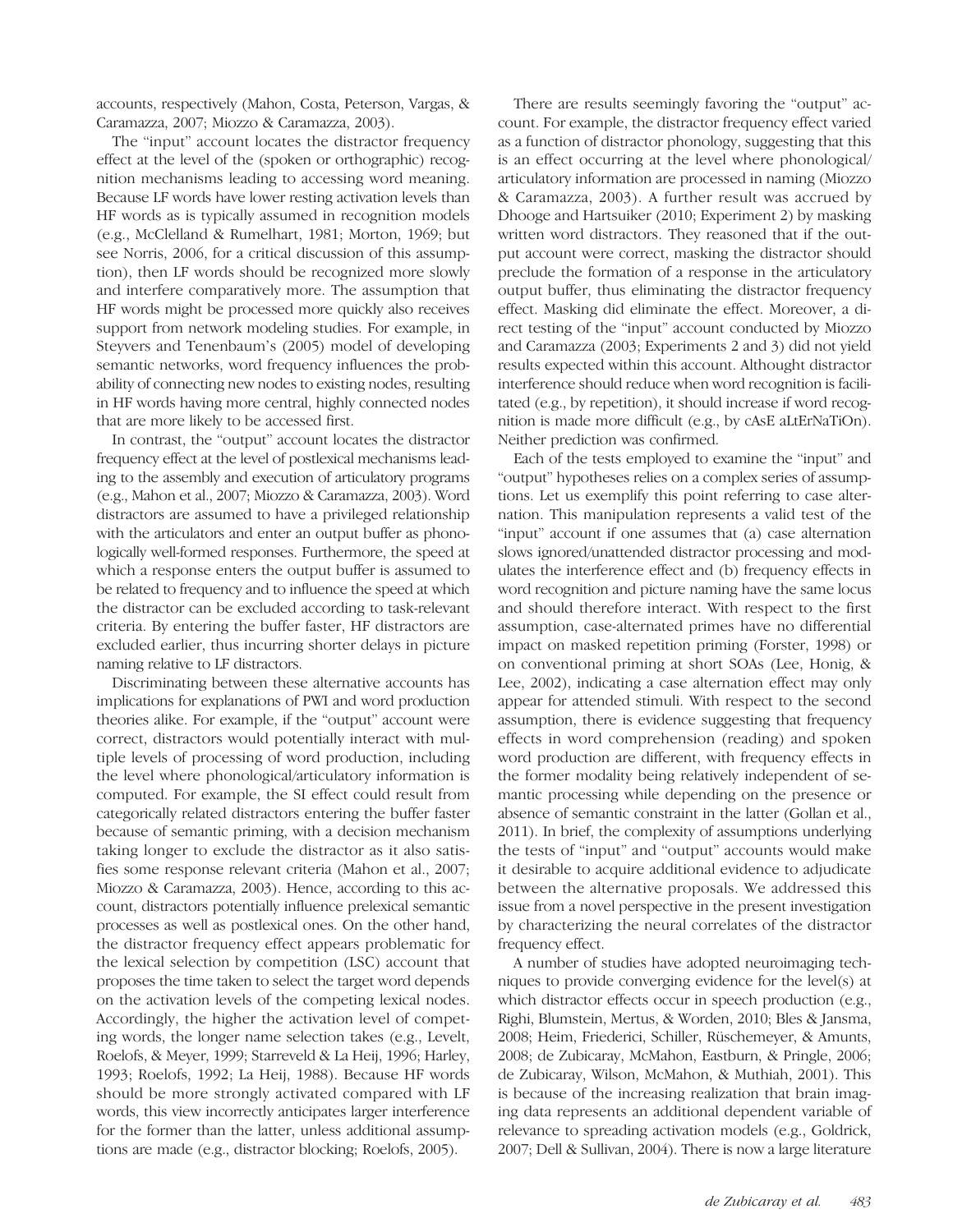relating brain activation data to stages of processing in models of spoken word production (e.g., Acheson, Hamidi, Binder, & Postle, 2011; Peeva et al., 2010; Schuhmann, Schiller, Goebel, & Sack, 2009; Alario, Chainay, Lehericy, & Cohen, 2006; Indefrey & Levelt, 2004). These studies have identified roles for the midsection of the left middle temporal gyrus in lexical semantic processing and the posterior section of the middle and superior temporal gyri (Wernicke's area) in phonological word form retrieval, respectively, within a predominantly left hemisphere cerebral network. During naming of depicted objects, the time course of activation in these two regions typically occurs between 150 and 300 msec following initial visual object recognition, with postlexical processes of syllabification and phonetic encoding followed by articulation occurring between 300 and 600 msec attributed to the posterior left inferior pFC (Broca's area) and premotor cortical areas, respectively (e.g., Acheson et al., 2011; Schuhmann et al., 2009; Indefrey & Levelt, 2004). Consequently, these studies provide candidate brain regions for testing the "input" and "output" accounts. Crucially, the two accounts make contrasting predictions concerning the brain regions associated with the distractor frequency effect. Although the "output" account anticipates activation related to distractor frequency in brain regions supporting phonological and articulatory processing, no such activation is anticipated by the "input" account.

A second goal of the present investigation relates to the nature of the distractor frequency effect. There was a confounding, in PWI studies, of distractor frequency with age of acquisition (AoA; see Brysbaert & New, 2009; Brysbaert & Ghyselinck, 2006). Frequency and AoA are highly intercorrelated, although have also been demonstrated to exert independent effects in reading, speaking, and speech comprehension (Brysbaert & Cortese, 2011; Cortese & Khanna, 2007; Brysbaert & Ghyselinck, 2006). In addition, a number of studies have provided evidence indicating that frequency and AoA effects might have different loci across a range of tasks (e.g., Catling & Johnston, 2009; Dent, Johnston, & Humphreys, 2008). Further arguments for the distinctiveness of AoA come from accounts attributing a processing advantage for early AoA words to network plasticity—As the network develops, plasticity is reduced resulting in less accessible representations for later acquired words (e.g., Menenti & Burani, 2007; Lambon Ralph & Ehsan, 2006; Ellis & Lambon Ralph, 2000). Consistent with the growing body of evidence suggesting the autonomy of AoA from frequency, Catling et al. (2010; Experiment 2) were able to demonstrate a frequencyindependent distractor AoA effect in PWI, with late-acquired words producing greater interference.

Parallel to differential effects demonstrated behaviorally, partially distinct patterns of brain activation would possibly emerge when investigating the fMRI correlates of frequency and AoA. Behavioral data could thus help us to identify possible candidate brain regions sensitive to AoA. Belke, Brysbaert, Meyer, and Ghyselinck (2005) found an

interaction between the SI effect and AoA in blocked cyclic naming, in which pictures are presented in categorically homogeneous versus mixed contexts. They interpreted this result as indicating that the AoA effect occurs at a lexical semantic (lemma) level of processing (see also Brysbaert & Ghyselinck, 2006). Of note, no interaction between SI and frequency was found in the same task (Santesteban, Costa, Pontin, & Navarrete, 2006), a contrasting pattern further suggesting the distinctiveness of frequency and AoA effects. A number of studies have identified roles for the middle and posterior portions of the left middle temporal gyrus (pMTG) in lexical semantic processing (e.g., Acheson et al., 2011; Peeva et al., 2010; Indefrey & Levelt, 2004). These regions have demonstrated increased activity in categorically related compared with unrelated distractor conditions in fMRI studies of picture naming (e.g., de Zubicaray et al., 2001, 2006). In line with the hypothesis that AoA is linked to lexical semantic processing (Belke et al., 2005), it seems reasonable to anticipate responsiveness of these regions to AoA.

The effect of distractor frequency and AoA in PWI were tested in Experiments 1 and 2, respectively. We employed sparse temporal sampling designs within two functional MRI experiments, permitting overt naming responses to be accurately recorded during scanning (e.g., Heim et al., 2008; de Zubicaray et al., 2001, 2006).

## EXPERIMENT 1

The goal of the first experiment was to determine the locus of the distractor frequency effect, contrasting predictions from input and output accounts. If the latter account is correct, then we would expect to observe increased activity for LF words in brain regions associated with articulation and control mechanisms. Reliable cerebral correlates of postlexical stages of processing (syllabification, phonetic encoding, and motor articulation) encompass both left inferior frontal gyrus (IFG) and premotor cortices (e.g., Peeva et al., 2010; Eickhoff, Heim, Zilles, & Amunts, 2009; Schuhmann et al., 2009; Tremblay & Gracco, 2009; Alario et al., 2006; Indefrey & Levelt, 2004). Within the premotor cortex, Alario et al. (2006) identified a rostrocaudal gradient in the SMA corresponding to postlexical selection, phonetic encoding, and articulatory processes during spoken word production (see also Peeva et al., 2010). Tremblay and Gracco (2009) likewise recently identified pre-SMA as playing a central role in response selection of spoken words. However, as Dhooge and Hartsuiker (2010) noted, the output account does not specify the nature of the control mechanism hypothesized to operate on the articulatory buffer. They tentatively proposed that the verbal self-monitoring system might be responsible for this function, documenting a range of experimental findings in support. In their meta-analysis, Indefrey and Levelt (2004) ascribed the monitoring of both internal and external speech to bilateral posterior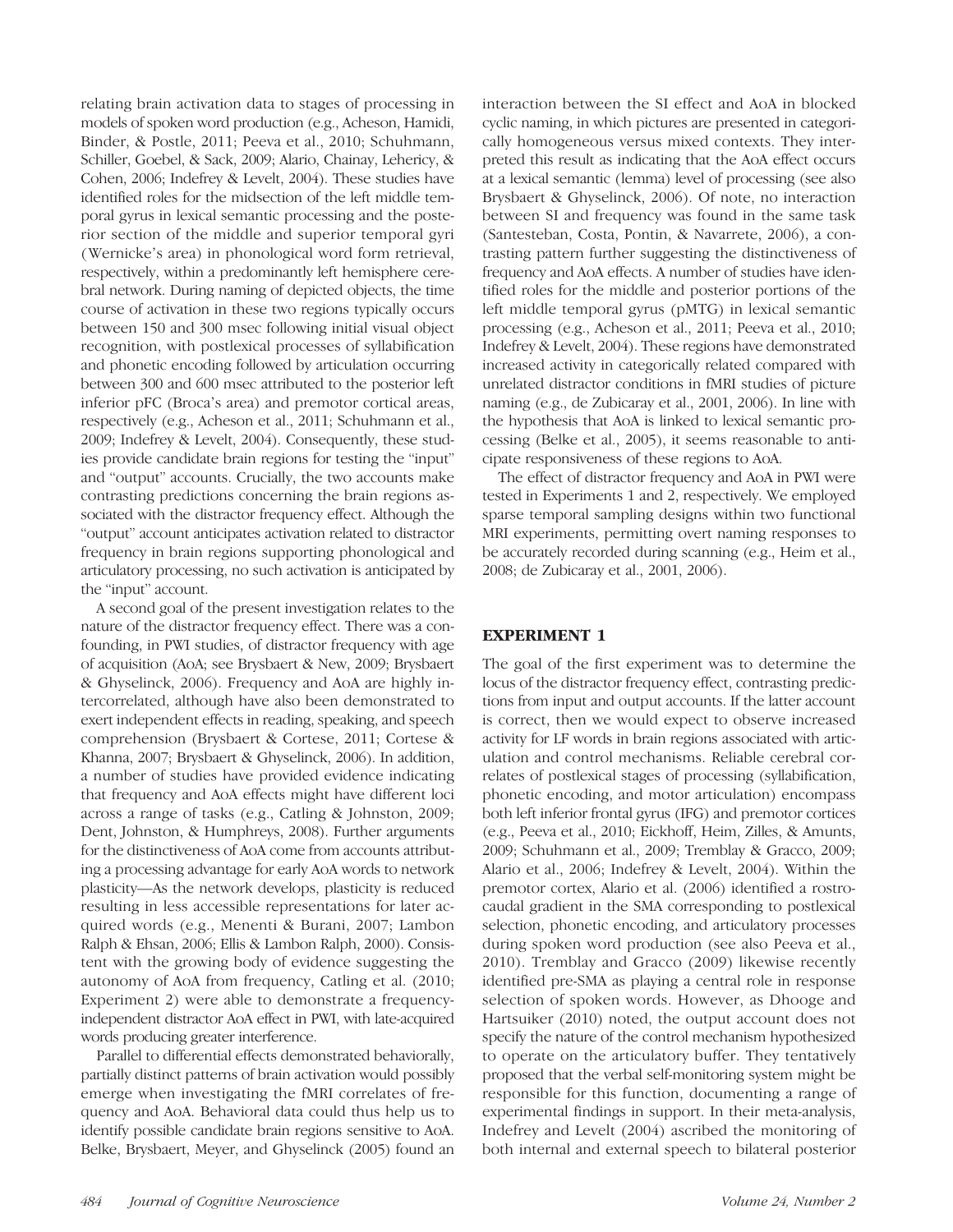superior temporal gyri (pSTG), a finding supported by more recent studies (see Price, 2010; e.g., Zheng, Munhall, & Johnsrude, 2010). Thus, it seems reasonable to assume that the premotor cortex (especially SMA), IFG, and pSTG would show increased activity if the output account were correct.

As noted in Introduction, the input account predicts increased activity in the middle and posterior portions of the left middle temporal gyrus and left posterior middle and superior temporal gyri (pMTG/pSTG) as they have been implicated in lexical processing generally (lemma selection and phonological word form retrieval, respectively; e.g., Acheson et al., 2011; Peeva et al., 2010; Indefrey & Levelt, 2004) and during SI in PWI specifically (e.g., de Zubicaray et al., 2001, 2006).

## Methods

#### Participants

Seventeen healthy volunteers (10 women) with a mean age of 22 years ( $SD = 3.5$  years) performed the experiment. All were undergraduate students of the University of Queensland. All were right-handed and native English speakers, with no history of neurological or psychiatric disorder, substance dependence, or known hearing deficits. All had normal or corrected-to-normal vision and gave informed consent in accordance with the protocol approved by the Medical Research Ethics Committee of the University of Queensland. They were reimbursed AUD\$30 for participating.

## **Materials**

The materials were identical to those used by Catling et al. (2010; Experiment 1). Forty-eight black-and-white line drawings were selected from Snodgrass and Vanderwart (1980). These were split evenly into early and late-acquired picture sets that were matched on a range of linguistic variables following Barry, Hirsh, Johnston, and Williams (2001). HF and LF distractors were matched on a range of linguistic variables including AoA (for information about the matching variables, see the appendix in Catling et al., 2010). Each target picture was paired with an HF and an LF word that did not share a semantic or phonological relationship with it. Target pictures were also presented without distractor words in a neutral condition to examine a potentially independent effect of target picture AoA and to determine the direction of distractor related activity in the fMRI experiment.

A laptop PC running Microsoft VisualBasic and ExacTicks (Ryle Design, Mt. Pleasant, Michigan) software was used to show the picture and word stimuli and record vocal responses on digital audio files (sampling rate, 11 kHz). Line drawings were presented in black on a luminous white background, and the visual distractor words were shown in black lowercase Times New Roman 18-point bold font

in the center of each picture. Stimuli were back-projected using a BenQ SL705X projector onto a screen that participants viewed through a mirror mounted on the head coil, and subtended approximately 10° of visual angle when each participant was positioned for imaging. A 30 db attenuating headset was used to reduce gradient noise. Naming responses were recorded on digital audio files using a custom positioned fiber-optic dual-channel noise-cancelling microphone attached to the head coil (FOMRI-III, Optoacoustics Ltd., Or-Yehuda, Israel; www.optoacoustics.com). Naming latencies were determined automatically with a voice key software custom written in Microsoft VisualBasic and verified manually using Audacity software (audacity.sourceforge. net) in case nonvocal noise triggered the voice key.

## Procedure

A PWI paradigm was employed. Participants were first familiarized with the set of experimental pictures with the appropriate label printed below. The size of the pictures, including background, was approximately 10 cm wide by 10 cm high. Over two consecutive practice blocks they were instructed to name the pictures as fast and as accurately as possible. Erroneous naming responses were corrected. In a final block, they viewed the pictures without labels and were instructed to name the pictures per the instructions above.

Two experimental blocks each comprising 72 trials presented in pseudorandom order were then conducted (48 target pictures presented in three conditions: neutral/ no distractor, HF distractor, and LF distractor). A short break was permitted between the two blocks while a structural image was acquired (see fMRI Acquisition below). Trial presentation was pseudorandomized across participants using Mix software (van Casteren & Davis, 2006), such that two presentations of the same picture were always interceded by at least five different pictures, and trials from a given condition were presented no more than twice in succession. Participants were instructed to name the pictures as quickly and accurately as possible while ignoring the distractor word. They were also instructed not to speak or move during image acquisition and, in the event of a naming error, not to correct their response. Trial presentation involved the following sequence: A fixation point  $(+)$  was shown for 500 msec, followed by the presentation of the superimposed target and distractor for 750 msec. Intertrial interval was 15 sec.

## fMRI Acquisition

Scanning was performed using a Bruker Medspec (Erlangen, Germany) 4T system equipped with a transverse electromagnetic head coil for radiofrequency transmission and reception (Vaughan et al., 2002). A point-spread function mapping sequence was first acquired to correct geometric distortions in the functional images (Zaitsev, Hennig, &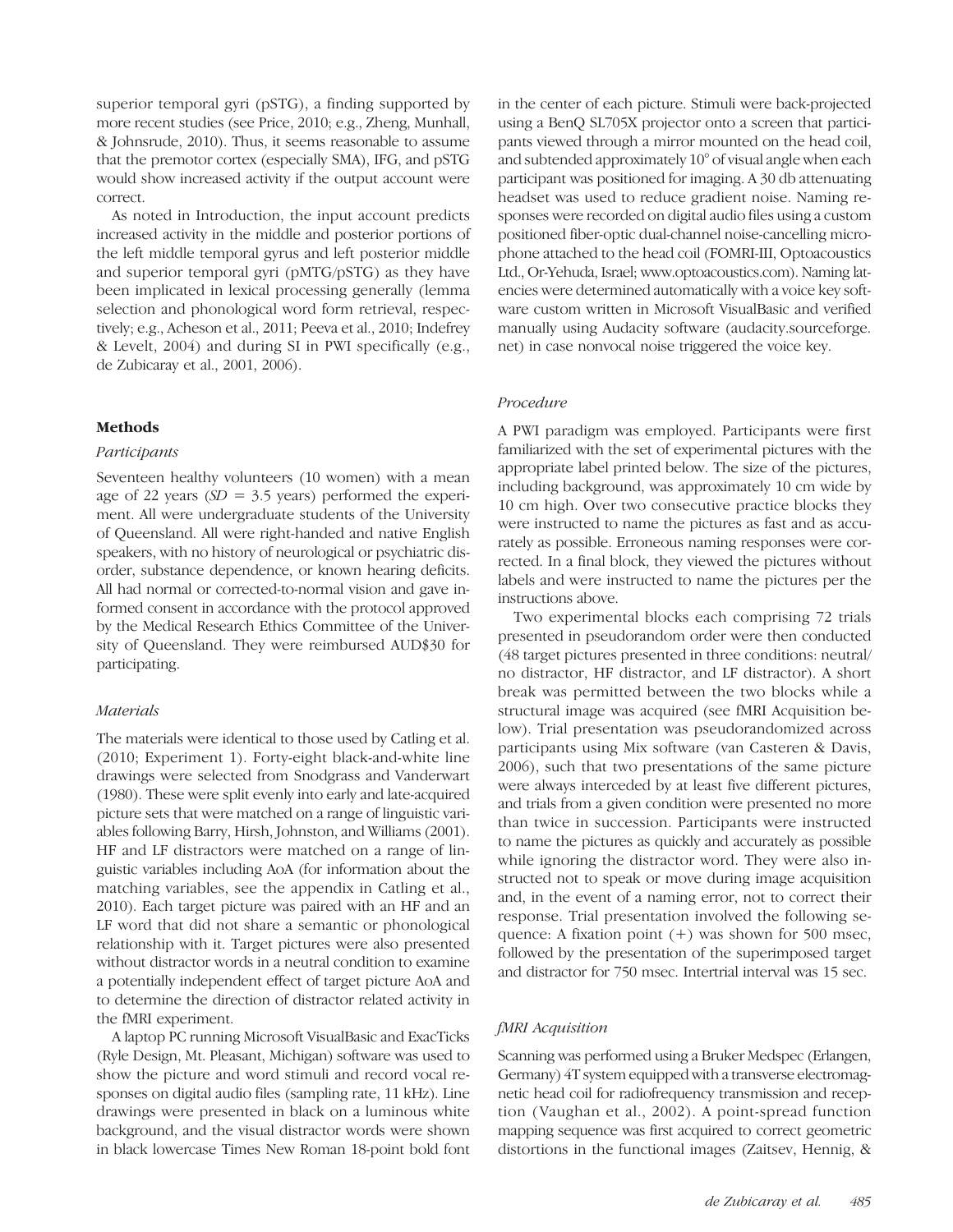Speck, 2003). Functional images depicting BOLD contrast were then acquired with a gradient-echo EPI sequence optimized for both image quality and noise reduction  $(64 \times 64$  matrix, 36 axial slices, 3.5 mm in plane resolution, slice thickness =  $3.5$  mm, effective repetition time  $|TR|$  = 15 sec; echo time =  $30$  msec; flip angle =  $90^\circ$ ; McMahon, Pringle, Eastburn, & Maillet, 2004). Two blocks of 73 image volumes were acquired using a sparse temporal sampling sequence to capture the estimated peak BOLD signal response to task-related neural activity (Eden, Joseph, Brown, Brown, & Zeffiro, 1999; Elliott, Bowtell, & Morris, 1999). For each trial, no field gradients were applied for a 4-sec period of relative silence, allowing for stimulus presentation and the participant's overt verbal response. A single image volume was then acquired within 3 sec, approximately coincident with the trial's estimated peak BOLD response. No field gradients were applied for an additional 8-sec period to allow the BOLD response to the gradient noise to return to baseline (for a diagram of the imaging protocol, see Figure 1 in de Zubicaray et al., 2001). Head movement was limited by foam padding within the head coil. A 3-D T1-weighted structural image was acquired between the two functional imaging runs using a magnetization prepared rapid acquisition gradient-echo sequence (MP-RAGE;  $256<sup>3</sup>$  matrix; 0.9 mm<sup>3</sup> voxels). Total imaging time was approximately 50 min.

## fMRI Data Preprocessing and Analysis

The fMRI data were preprocessed and analyzed using statistical parametric mapping software (SPM8; Wellcome Department of Imaging Neuroscience, Queen Square, London, U.K.). The first volume in each fMRI block was discarded, and the remaining images were realigned to the first image of the first block using the INRIAlign toolbox (Freire, Roche, & Mangin, 2002). A mean image was generated from the realigned series and coregistered to the T1-weighted image. The T1-weighted image was next segmented using the "New Segment" procedure. The "DARTEL" toolbox (Ashburner, 2007) was then employed to create a custom group template from the segmented gray and white matter images, and individual flow fields were used to normalize the realigned fMRI volumes to the Montreal Neurological Institute (MNI) atlas T1 template. The images were resampled to  $3 \text{ mm}^3$  voxels and smoothed with a 9-mm FWHM isotropic Gaussian kernel. Global signal effects were then estimated and removed using a voxel level linear model (Macey, Macey, Kumar, & Harper, 2004).

We conducted a two-stage, mixed effects model statistical analysis. Event types corresponding to distractor and error (see Behavioral Results below) conditions were modeled as effects of interest with delta functions representing each onset and convolved with a basis function consisting of a single finite impulse response with a window length corresponding to the TR. As the sparse image sequence does not acquire BOLD time course information, trials were not convolved with a conventional hemodynamic response function (see Gracco, Tremblay, & Pike, 2005; Eden et al., 1999; Elliott et al., 1999). High- and lowpass filtering were not applied, because of the long TRs involved and the use of detrending (Macey et al., 2004). Linear contrasts were applied to each participant's parameter estimates at the fixed effects level, then entered in a group level repeated measures ANOVA, in which covariance components were estimated using a restricted maximum likelihood procedure to correct for nonsphericity (Friston et al., 2002). Regions with significant main effects and/or interactions were investigated with planned t contrasts.

A priori ROIs (Figure 1) were defined using labeled maximum likelihood gray matter maps from 3-D probabilistic atlases (Eickhoff et al., 2005; Hammers et al., 2003). These were left mid-MTG and posterior temporal cortex (Hammers et al., 2003) and left BA 44/45 (Broca's area) and premotor cortex (BA 6; Eickhoff et al., 2005). The latter cytoarchitectonically defined region encompassed the stereotactic MNI coordinates reported by both Tremblay and Gracco (2009) and Alario et al. (2006) for their SMA regions involved in postlexical selection, as well as the ventrolateral premotor area implicated in articulation (Peeva et al., 2010; Indefrey & Levelt, 2004). A height threshold of  $p < .005$  was adopted in conjunction with a cluster threshold of  $p < .05$  estimated for the whole brain (54 contiguous voxels) and for each ROI volume using a Monte Carlo estimation procedure with 10,000 simulations (alphasim, implemented in Analysis of Functional NeuroImages toolkit, AFNI; National Institute of Mental Health, Bethesda, MD). The height threshold of  $p < .005$ threshold was adopted instead of the more commonly used  $p < .001$  to aid identification of possible overlap in activated regions across experiments.



Figure 1. Cerebral ROIs derived from maximum probability maps (Eickhoff et al., 2005; Hammers et al. 2003) used in Experiments 1 and 2, rendered on a left hemisphere surface of an individual brain. Middle temporal cortex (yellow), posterior temporal cortex (red), premotor cortex (green), and Broca's area (blue).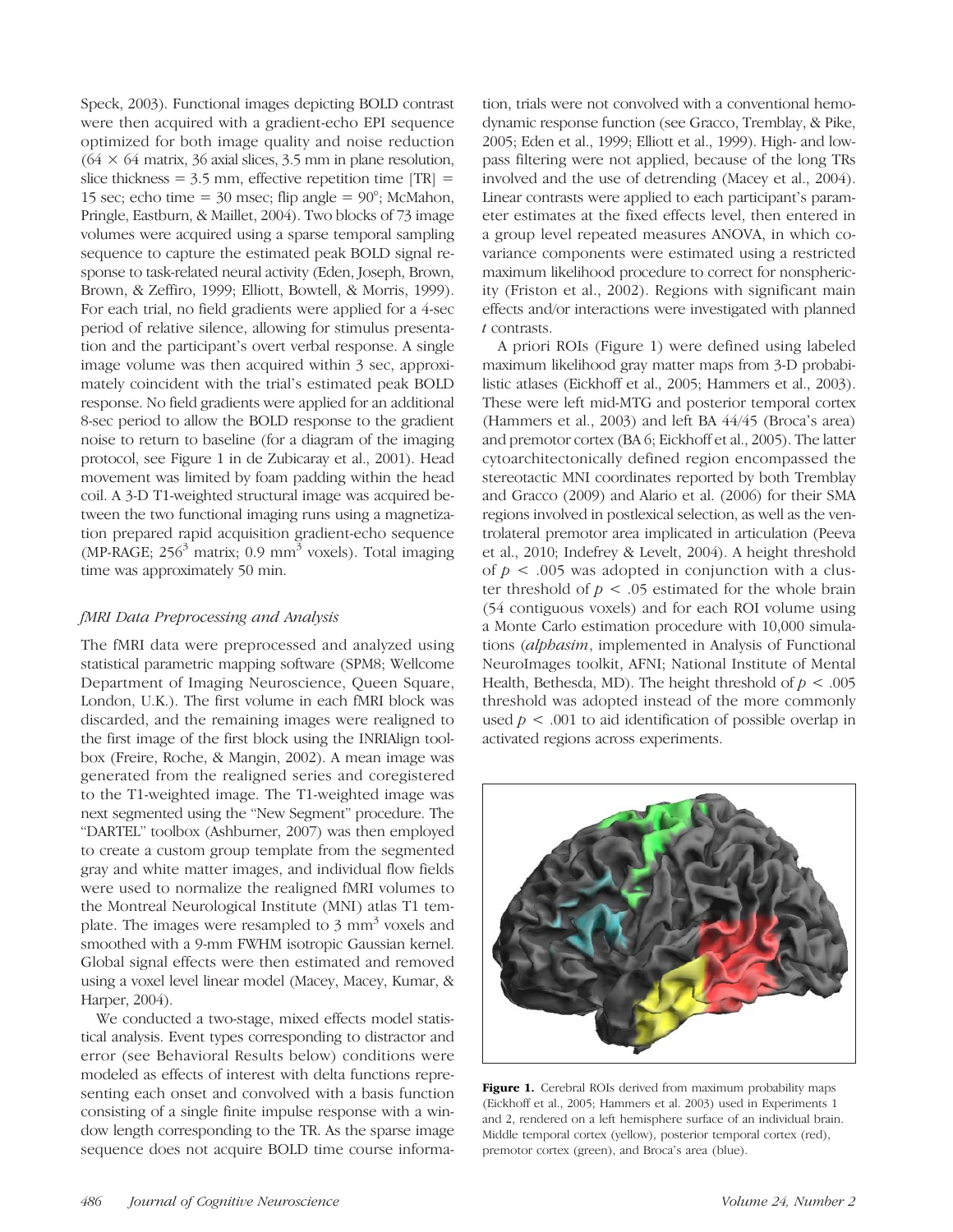#### **Results**

## Behavioral Data

Trials scored as errors included incorrect or omitted naming responses and dysfluencies (e.g., stuttering). These were excluded from analysis (5.2%). Additional trials were excluded in which naming onset RTs were <300 or >3000 msec (1.2%). Mean naming RTs as a function of distractor condition are given in Table 1. Repeated measures ANOVAs were conducted for RTs with distractor frequency and target picture AoA conditions with  $F_1$  treating participants as a random factor and  $F_2$  treating items as a random factor. Because of the low error rates, these were not subjected to analysis.

There were significant main effects of target picture AoA  $[F_1(1, 16) = 6.92, MSE = 2283.15, p < .05, \eta^2$ 0.30, and  $F_2(1, 23) = 10.80$ ,  $MSE = 5612.87$ ,  $p < .005$ ,  $\eta^2 = 0.32$ ] and distractor frequency [F<sub>1</sub>(2, 32) = 28.87,  $MSE = 2727.18, p < .001, \eta^2 = 0.64, \text{ and } F_2(2, 46) =$  $37.04$ ,  $MSE = 3215.37$ ,  $p < .001$ ,  $\eta^2 = 0.62$  and no significant interaction (both  $Fs < 3$ ). Paired samples t tests showed a significant effect of distractor frequency  $[t_1(16) =$ 2.8,  $p < .05$  and  $t<sub>2</sub>(23) = 2.4, p < .05$ . In summary, the results replicated those of Catling et al. (2010; Experiment 1) with comparable RTs. Pictures with late-acquired names were named more slowly than those with early-acquired names, and the distractor frequency effect was confirmed; pictures with LF distractors were named more slowly than those with HF words.

## fMRI Data

Data from a single participant were excluded from the fMRI analyses because of excessive head movement during image acquisition, defined as exceeding one voxel (3 mm) within an imaging run. Group-averaged motion and rotation parameters from the remaining 16 participants were less than 1 mm and 1°, respectively, consistent with data reported for sparse fMRI acquisitions in the literature (e.g., Gracco et al., 2005). A repeated measures ANOVA failed to reveal any brain region demonstrating a significant main effect of Target picture AoA or significant interaction between Target picture AoA and Distractor frequency, either at the whole-brain level or in any of the a priori defined ROIs, although it did reveal a significant main effect of

Distractor frequency. Therefore, the data were collapsed across Target picture AoA for subsequent analyses. A repeated measures ANOVA on the collapsed data (HF, LF and, neutral conditions) revealed clusters showing a significant main effect. These were subjected to post hoc planned t contrasts.

A planned contrast of  $LF$   $>$  HF distractors revealed significant activity at the whole-brain level in three large clusters encompassing medial and lateral premotor, primary sensorimotor and caudal anterior cingulate cortices bilaterally, left pSTG/pMTG and right supramarginal gyrus/pSTG. ROI analyses revealed significant activity in the left medial and lateral premotor cortex and the left pSTG/pMTG (Table 2 and Figure 2). No other ROIs showed significant activity. In addition, no significant activity was observed for the reverse contrast ( $HF > LF$  distractors) at the wholebrain level or in the ROIs nor did contrasts of LF and HF distractor conditions versus the neutral condition reveal any significant activity.

#### **Discussion**

The distractor frequency effect was replicated (Catling et al., 2010, Experiment 1; Dhooge & Hartsuiker, 2010, Experiment 1), confirming that the effect is robust. The fMRI results may be interpreted as being consistent with an output account (Mahon et al., 2007). Significantly increased activity was observed in the medial and lateral premotor cortex for LF versus HF distractor conditions, with a peak corresponding to the boundary between the pre-SMA and SMA. These regions have been associated with postlexical selection and articulation by various researchers (Peeva et al., 2010; Tremblay & Gracco, 2009; Alario et al., 2006; Indefrey & Levelt, 2004). The absence of activity in the IFG may be consistent with the notion that responses that are already syllabified and phonetically encoded enter the articulatory buffer (Mahon et al., 2007), as activity in this region precedes that in premotor and motor cortices during speech production (Eickhoff et al., 2009). The increase in activity in the left pSTG supports Dhooge and Hartsuiker's (2010) proposal that the verbal self-monitoring system may be responsible for checking the contents of the output buffer and initiating the removal of inappropriate responses. The absence of activity in the left mid-MTG indicates that, contrary to the predictions of the input account,

|  |  | Table 1. Naming Latencies for Experiment 1 (Distractor Frequency Effect) |  |  |
|--|--|--------------------------------------------------------------------------|--|--|
|--|--|--------------------------------------------------------------------------|--|--|

| Pictures |               | Distractor Condition |                               |
|----------|---------------|----------------------|-------------------------------|
|          | Low Frequency | High Frequency       | Neutral (No Word Distractors) |
| Early    | 1202 (356)    | 1175 (333)           | 1087 (323)                    |
| Late     | 1215 (336)    | 1181 (357)           | 1142 (336)                    |
| Mean     | 1209 (345)    | 1178 (343)           | 1114 (328)                    |

Standard deviations are in parentheses.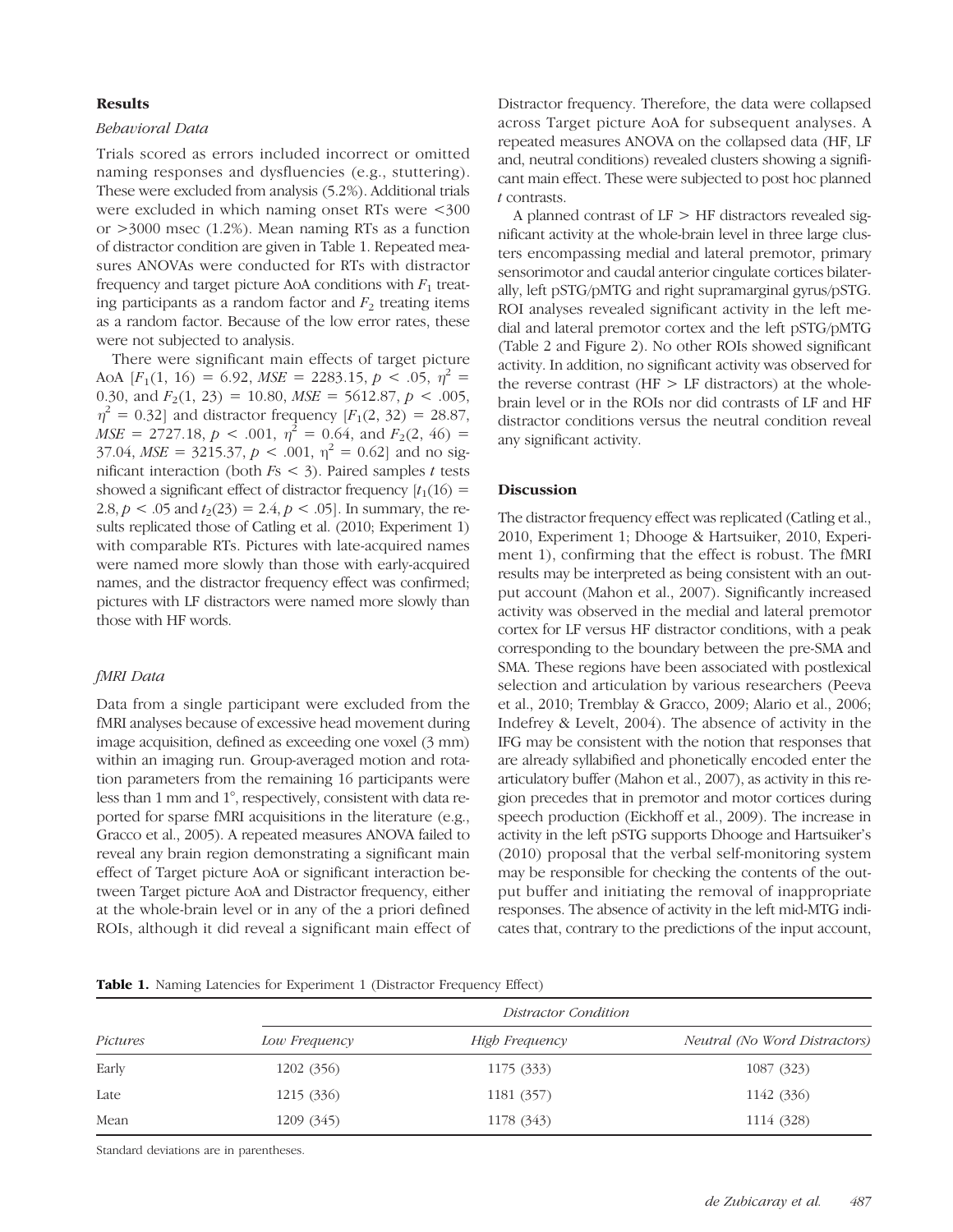|                                                                                                 | Peak MNI $(x y z)$ | Z Score | Cluster Size (Voxels) |
|-------------------------------------------------------------------------------------------------|--------------------|---------|-----------------------|
| $LF > HF$ Words (Experiment 1)                                                                  |                    |         |                       |
| Bilateral premotor, primary sensorimotor and<br>caudal anterior cingulate cortices <sup>a</sup> | 3 12 51            | 4.64    | 1909                  |
| Left pSTG/pMTG <sup>a</sup>                                                                     | $-48 - 423$        | 3.13    | 88                    |
| Right supramarginal gyrus/pSTG <sup>a</sup>                                                     | $57 - 4224$        | 4.0     | 182                   |
| Left medial preSMA/SMA <sup>b</sup>                                                             | $-3951$            | 4.6     | 317                   |
| Left lateral premotor cortex <sup>b</sup>                                                       | $-45 - 1251$       | 3.12    | 28                    |
| Left posterior temporal cortex <sup>b</sup>                                                     | $48 - 423$         | 3.13    | 55                    |
| Late $AoA > Early$ AoA Words (Experiment 2)                                                     |                    |         |                       |
| Left mid-MTG and pSTG <sup>a</sup>                                                              | $-51 - 243$        | 4.4     | 107                   |
| Left inferior parietal lobule/angular gyrus <sup>a</sup>                                        | $-42 - 5721$       | 3.61    | 150                   |
| Bilateral anterior cingulate <sup>a</sup>                                                       | 3 3 3 3 0          | 3.68    | 74                    |
| Left posterior temporal cortex <sup>b</sup>                                                     | $-42 - 33$ 12      | 3.29    | 33                    |
| Left middle temporal cortex <sup>b</sup>                                                        | $-42 - 57$ 18      | 3.27    | 20                    |
|                                                                                                 | $-54 - 27 - 6$     | 3.27    | 16                    |
| Late AoA Words > Neutral (Experiment 2)                                                         |                    |         |                       |
| Right mid-STG                                                                                   | $42 - 9 - 3$       | 4.0     | 56                    |
| Inferior parietal lobule and pSTG                                                               | $60 - 1818$        | 3.42    | 61                    |
| Left mid-MTG and pMTG/STG                                                                       | $-51 - 3012$       | 3.6     | 67                    |
| Left posterior temporal cortex <sup>b</sup>                                                     | $-51 - 33$ 12      | 3.51    | 52                    |
| $Neutral > Late$ AoA Words (Experiment 2)                                                       |                    |         |                       |
| Left parahippocampal gyrus                                                                      | $-12 - 39 - 6$     | 3.6     | 86                    |

Table 2. Cerebral Regions Showing Significant Activity in the Two Experiments

Height threshold  $p < .005$  and  $p < .05$ , cluster corrected.

a Whole-brain corrected.

b ROI corrected.

the activation levels of nontarget lexical (lemma) nodes are unlikely to be responsible for the effect (e.g., Acheson et al., 2011; Indefrey & Levelt, 2004; see Miozzo & Caramazza, 2003).

## EXPERIMENT 2

The second experiment aimed to investigate whether the effects of distractor frequency and AoA involve common or distinct brain regions. According to the output account, the activation levels of nontarget lexical nodes do not affect selection (Mahon et al., 2007; also Miozzo & Caramazza, 2003). As neither early nor late-acquired words unrelated to the target picture are relevant to the response required by the task, this means the speed at which they enter the buffer will be primarily responsible for the effect. As earlyacquired words are accessed first, they enter the buffer first and are first to be excluded (e.g., Lambon Ralph & Ehsan, 2006; Steyvers & Tenenbaum, 2005). Hence, it seems reasonable to presume that the output account predicts increased activity for the late AoA distractor condition in the same articulatory motor and verbal self-monitoring regions (following Dhooge & Hartsuiker, 2010) predicted for the distractor frequency effect in Experiment 1, namely, premotor cortex (especially SMA), IFG, and pSTG. In addition, given the prior evidence afforded by Experiment 1, we would expect similar patterns of activity to be involved. The candidate regions for the input account are essentially the same as those proposed for the distractor frequency effect in Experiment 1, namely, left middle and posterior temporal cortex, if the effect has a lexical semantic locus as proposed by Belke et al. (2005).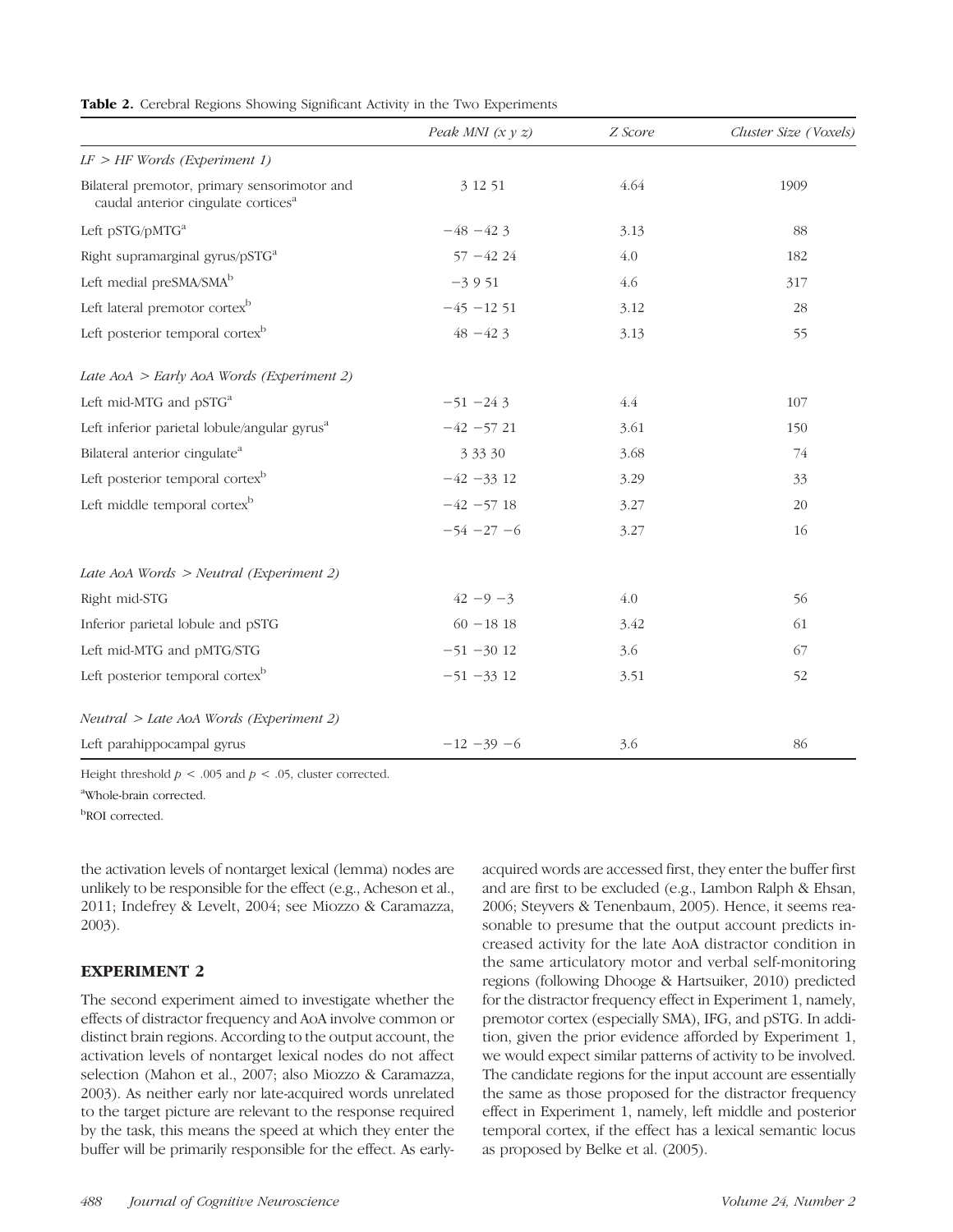Figure 2. Cerebral regions showing significantly increased activity in Experiment 1 for the independent distractor frequency effect  $(LF > HF)$ words) in the whole-brain analysis superimposed on the surface rendering of an individual brain (height thresholded at  $p < .005$  and cluster thresholded at  $p < .05$ : (A) left hemisphere lateral view, (B) left hemisphere medial view, (C) right hemisphere lateral view, and (D) right hemisphere medial view.



#### Methods

#### Participants

Seventeen healthy volunteers (11 women) with a mean age of 22 years ( $SD = 4.75$  years) performed the experiment. None had participated in Experiment 1 and met the criteria described in the Participants section of Experiment 1.

#### **Materials**

Materials were identical to those in Catling et al. (2010; Experiment 2). The same pictures as Experiment 1 were employed, although early and late AoA distractors (again matched on a range of linguistic variables including frequency estimates from various corpora; see Catling et al., 2010; Appendix) were used. Each target picture was paired with an early AoA and late AoA word that did not share a semantic or phonological relationship with it. Target pictures were again presented without distractor words in a neutral condition to examine any effect of target picture AoA and to determine the direction of distractor related activity in the fMRI experiment.

#### Procedure

The procedure was identical to that in Experiment 1.

## fMRI Acquisition, Data Preprocessing, and Analysis

These were identical to those in Experiment 1.

#### **Results**

#### Behavioral Data

Scoring criteria were identical to Experiment 1. Error trials were excluded from analysis (1.8%), as were RT outliers (0.1%). Mean naming RTs as a function of distractor condition are given in Table 3. Repeated measures ANOVAs were conducted for RTs with Distractor AoA and Target picture AoA conditions with  $F_1$  treating participants as a random factor and  $F_2$  treating items as a random factor. Because of the low error rates, these were not subjected to analysis.

These revealed significant main effects of Target picture AoA  $[F_1(1, 16) = 11.22, MSE = 1937.54, p < .005,$  $\eta^2 = 0.41$ , and  $F_2(1, 23) = 9.65$ ,  $MSE = 9837.25$ ,  $p < .01$ ,  $\eta^2 = 0.29$ ] and Distractor AoA [ $F_1(2, 32) = 58.64$ , MSE = 1964.64,  $p < .001$ ,  $\eta^2 = 0.86$ , and  $F_2(2, 46) = 47.09$ ,  $MSE = 2853.46, p < .001, \eta^2 = .67$  and no significant interaction (both  $Fs < 1$ ). Paired samples t tests showed a

Table 3. Naming Latencies for Experiment 2 (Distractor AoA Effect)

|          |            | Distractor Condition |                                  |  |  |
|----------|------------|----------------------|----------------------------------|--|--|
| Pictures | Early AoA  | Late AoA             | Neutral<br>(No Word Distractors) |  |  |
| Early    | 1166 (261) | 1225 (279)           | 1093 (3248)                      |  |  |
| Late     | 1196 (313) | 1239 (238)           | 1138 (268)                       |  |  |
| Mean     | 1180 (251) | 1231 (258)           | 1116 (256)                       |  |  |

Standard deviations in parentheses.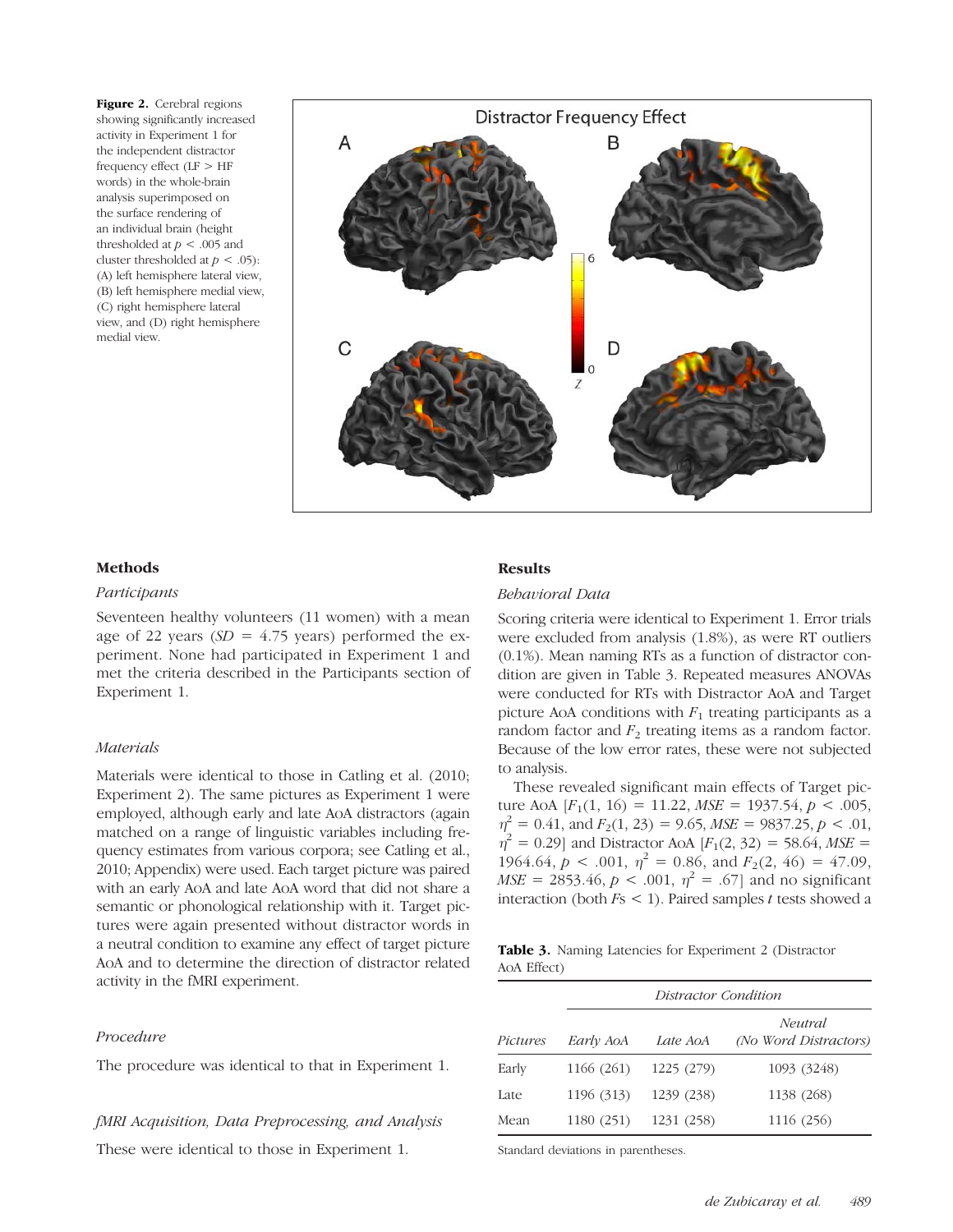significant effect of Distractor AoA  $[t_1(16) = 5.0, p < .001]$ and  $t_2(23) = 3.0, p < .01$ . In summary, the results replicated those of Catling et al. (2010; Experiment 2) with comparable RTs: Pictures with late-acquired names were named more slowly than those with early-acquired names, and the independent distractor AoA effect was confirmed: Pictures with late-acquired distractors were named more slowly than those with early-acquired words.

## fMRI Data

Data from two participants were excluded from the fMRI analyses because of excessive head movement based on identical criteria to Experiment 1. Group-averaged motion and rotation parameters from the remaining 15 participants were again less than 1 mm and 1°, respectively. A repeated measures ANOVA failed to reveal any brain region demonstrating a significant main effect of Target picture AoA or significant interaction between Target picture AoA and Distractor AoA either at the whole-brain level or in any of the a priori defined ROIs, although it did reveal a significant main effect of Distractor AoA. Therefore, the data were collapsed across target picture AoA for subsequent analyses. A repeated measures ANOVA on the collapsed data revealed clusters showing a significant main effect of Distractor (early, late, and neutral). These were subjected to post hoc planned  $t$  contrasts.

A planned contrast of Late > Early AoA distractors revealed significant activity at the whole-brain level in three clusters encompassing the left mid- MTG and pSTG, left inferior parietal lobule/angular gyrus and bilateral anterior cingulate (Figure 3). ROI analyses revealed significant activity in two regions of left pSTG/MTG and left midMTG (Table 2). No other ROIs showed significant activity. No significant activity was observed for the reverse contrast (Early > Late AoA distractors) at the whole-brain level or in the ROIs.

In addition, significant activity was observed at the wholebrain level for the contrast of the Late AoA distractor > Neutral conditions in the right mid-STG, inferior parietal lobule and pSTG and left mid-MTG and pMTG/STG (Figure 2). ROI analyses also revealed significant activity in the left pMTG/pSTG. No significant activity was detected in the remaining ROIs. The reverse contrast (Neutral > Late AoA) revealed a single cluster in the left parahippocampal gyrus significant at the whole-brain level (Table 2). No significant activity was observed in any of the ROI analyses nor was any significant activity observed for the early AoA distractor versus neutral contrasts either at the whole-brain level or in ROI analyses.

## **Discussion**

The independent distractor AoA effect reported by Catling et al. (2010; Experiment 2) was replicated. Significantly increased activity was observed in the left mid-MTG and pMTG/STG regions consistent with a role for these regions in lexical selection and phonological word form retrieval (e.g., Acheson et al., 2011; Peeva et al., 2010; Indefrey & Levelt, 2004). The activity in the left pSTG might also be considered consistent with the operation of the verbal self-monitoring system, as Indefrey and Levelt (2004) proposed the region serves as a common store of lexical word form representations for both production and perception. We therefore calculated the overlap in activated voxels between the distractor frequency (Experiment 1) and

Figure 3. Cerebral regions showing significantly increased activity in Experiment 2 for the independent distractor AoA effect (Late > Early words) in the whole-brain analysis superimposed on the surface rendering of an individual brain (height thresholded at  $p < .005$ and cluster thresholded at  $p < .05$ : (A) left hemisphere lateral view, (B) left hemisphere medial view, (C) right hemisphere medial view, and (D) voxels overlapping between the distractor frequency (Experiment 1) and AoA effects (circled).

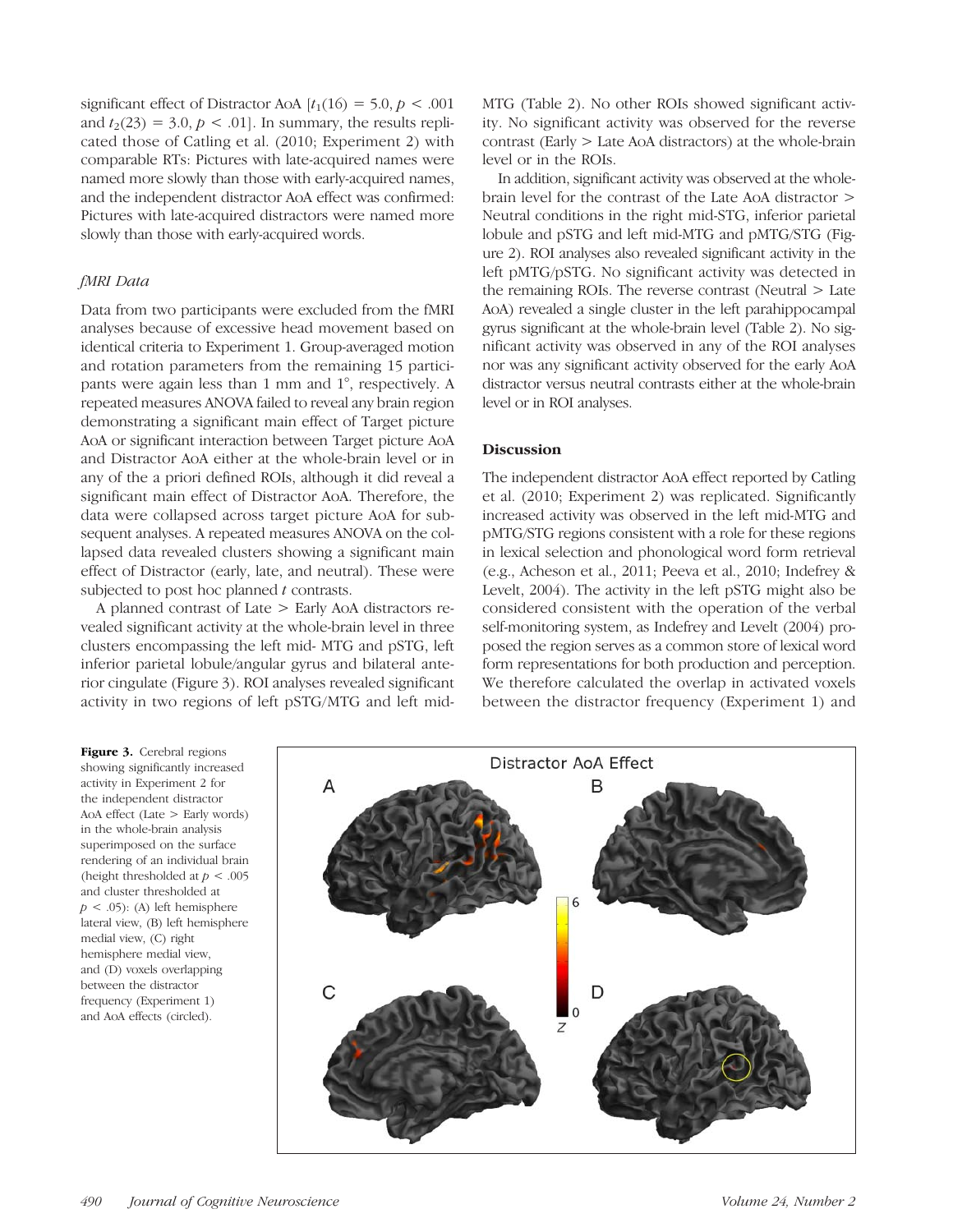AoA effects via inclusively masking the former with the latter result. This revealed only 18 of 107 (or 17%) voxels overlapped solely in the posterior portion of the left pSTG, indicating that while the two effects share activity in posterior pSTG that might be sensitive to the self monitoring demands of the task, the distractor AoA effect is associated with additional activity in both middle and posterior MTG consistent with the operation of lexical level processes (Figure 3). More importantly, the absence of significant activity in the premotor cortex or IFG precludes an interpretation of a postlexical mechanism operating at the level of an articulatory response buffer (Mahon et al., 2007). This contrasts with the extensive activity observed in the premotor cortex in Experiment 1, indicating that the independent distractor frequency and AoA effects involve different mechanisms.

## GENERAL DISCUSSION

This article is the first to report fMRI data for the distractor frequency and AoA effects in PWI. The results indicate quite clearly that the two effects do not involve identical processing mechanisms based on the observed spatial dissociations in cortical activity across the two experiments. Although hypotheses from two rival accounts of distractor interference in PWI were supported in each experiment, neither account is capable of providing a complete explanation. Rather, our data indicate that word distractors may affect each level of processing proposed by the two accounts.

## The Distractor Frequency Effect

Miozzo and Caramazza (2003) questioned the conventional LSC account of word production based on a series of investigations of the distractor frequency effect. Subsequent studies confirmed their basic findings by controlling for the potentially confounding factor of AoA (Catling et al., 2010, Experiment 1; Dhooge & Hartsuiker, 2010, Experiment 1). The behavioral data from Experiment 1 replicated Catling et al.'s results, confirming the robustness of the effect. In Experiment 1, the independent distractor frequency effect in PWI was associated with significant increases in activity in a series of cortical regions associated previously with articulatory motor and verbal self-monitoring mechanisms in spoken word production, including the medial (SMA/pre-SMA) and lateral premotor cortex and left pSTG (e.g., Peeva et al., 2010; Tremblay & Gracco, 2009; Alario et al., 2006; Indefrey & Levelt, 2004). The premotor cortex activity, in particular, may be considered consistent with the output hypothesis, as it attributes the locus of the effect to a postlexical articulatory response buffer (Mahon et al., 2007). The activation observed in primary motor cortex is also consistent with Peeva et al.'s (2010) recent proposal that projections from medial and lateral premotor cortices to primary motor cortex transform sublexical rep-

resentations into a set of motor commands to the speech articulators.

It is difficult to reconcile the premotor cortex result with an input account. Indefrey and Levelt's (2004) metaanalysis of the time course of spoken word production indicated premotor cortex activity occurs subsequent to lexical (lemma and word form) processing in middle and posterior temporal cortical areas. Nor do the results appear to support Roelofs' (2005) modified LSC mechanism implemented in WEAVER++. In Roelofs' (2005) WEAVER++ account, a selective attention mechanism reactively blocks distractor processing, favoring the production of the target name. The speed of blocking depends on the speed with which the distractor information becomes available. As HF words are accessed first (e.g., Steyvers & Tenenbaum, 2005), they are first to be blocked. Roelofs, Piai, and Schriefers (2011) were able to demonstrate that WEAVER++ accounts for the distractor frequency effect and the results of Dhooge and Hartsuiker's (2010) masking and SOA manipulations. However, the WEAVER++ model still entails the assumption that the activation levels of the lexical nodes of LF words are higher once processing of HF words is reactively blocked, leading to a prediction of increased activity in middle and posterior MTG/STG. Roelofs (2008) associated the attentional  $control$  mechanism in WEAVER $++$  with the anterior cingulate and IFG. The former region showed increased activity as part of a larger cluster involving premotor and sensorimotor regions, although this activity was located in the cingulate motor area, indicating a more likely motor role. The left IFG/Broca's area did not show significant activity, either at the whole-brain level or in an ROI analysis.

As Dhooge and Hartsuiker (2010) noted, the output account does not specify the nature of the control mechanisms operating on the articulatory response buffer. They proposed that this role is performed by the verbal selfmonitoring system. The finding of increased activity in the pSTG is consistent with this proposal, given evidence linking verbal self-monitoring to this region (Price, 2010; Zheng et al., 2010; Indefrey & Levelt, 2004). Precisely how the self-monitoring system might exclude responses from the articulatory buffer remains to be specified (see Roelofs et al., 2011). Another issue requiring specification relates to the role in PWI played by SMA/pre-SMA, regions sensitive to distractor frequency.

## The Distractor AoA Effect

Experiment 2 replicated the independent distractor AoA effect reported by Catling et al. (2010; Experiment 2), indicating it is a robust effect. The direction of the AoA effect (larger interference/activation for late vs. early words) is in the opposite direction to that predicted by an LSC account operating under a typical assumption of lower resting activation for late-acquired words (e.g., Meschyan & Hernandez, 2002). However, network modeling studies indicate that early-acquired words are accessed relatively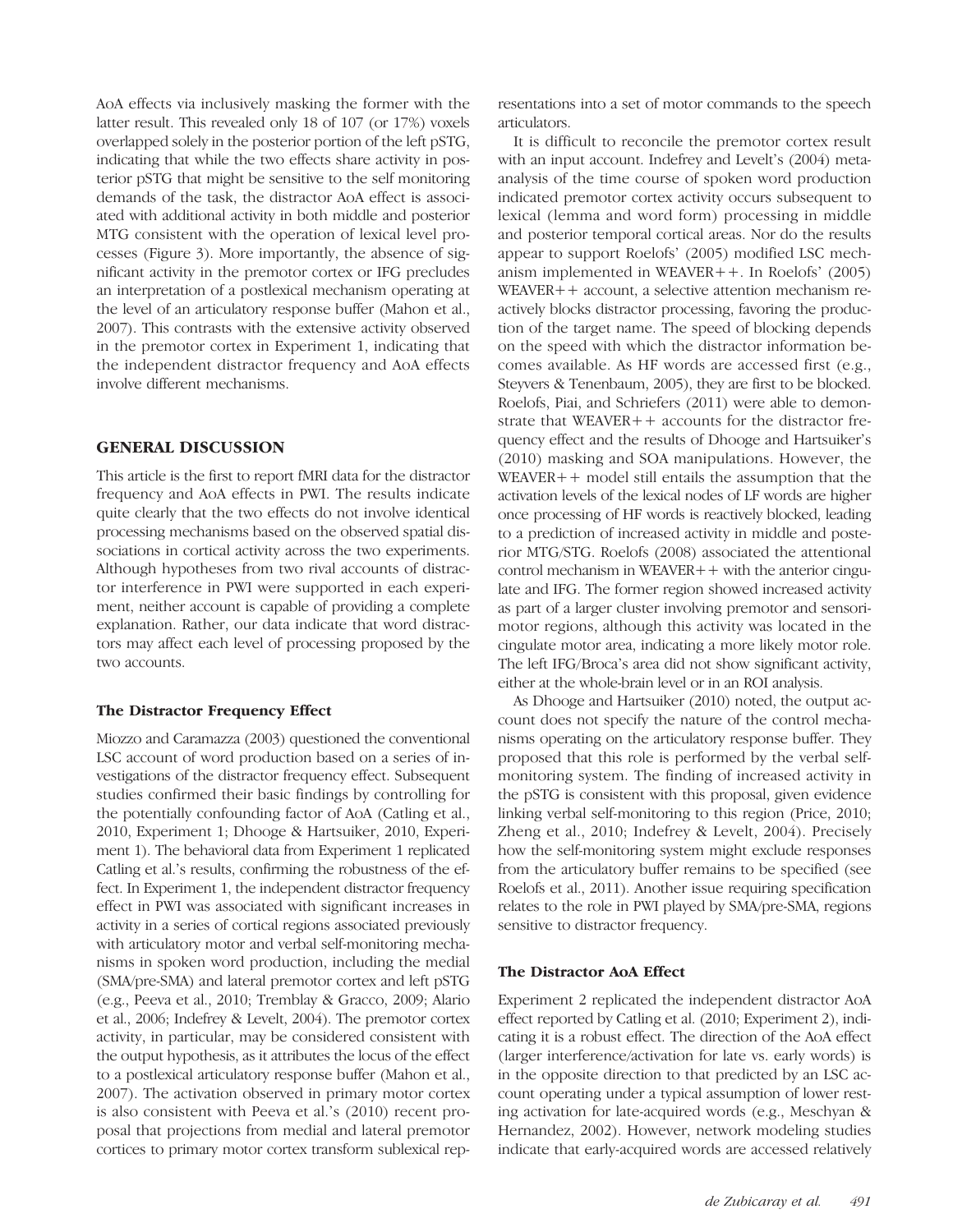faster because they have more central, highly connected nodes (Steyvers & Tenenbaum, 2005), possibly as a result of network structuring through development (e.g., Menenti & Burani, 2007; Lambon Ralph & Ehsan, 2006; Ellis & Lambon Ralph, 2000). The AoA effect was associated in our experiment with increases in activity in left mid-MTG/STG and pMTG/STG, in addition to the anterior cingulate. The former regions are related to lexical level processes, including lemma and phonological word form retrieval (e.g., Acheson et al., 2011; Peeva et al., 2010; Indefrey & Levelt, 2004), supporting an input account in which representations of early-acquired words are accessed first (e.g., Lambon Ralph & Ehsan, 2006; Steyvers & Tenenbaum, 2005). Of note, these regions have demonstrated increased activity in categorically related compared with unrelated distractor conditions in fMRI studies of SI effects (e.g., de Zubicaray et al., 2001, 2006). Thus, these findings converge with the interaction between AoA and SI observed by Belke et al. (2005), a result interpreted by them as indicating independent AoA effects occur at a lexical (lemma) level of processing.

The ACC activity for the independent distractor AoA effect is consistent with that observed previously for the SI effect in PWI (e.g., de Zubicaray et al., 2001, 2006). This activity was rostral to the cingulate motor area activity observed for the distractor frequency effect. A prevailing account of ACC activity during interference tasks is that it reflects a general competition or conflict monitoring mechanism (e.g., Botvinick, Cohen, & Carter, 2004). On the basis of an assumption of competition among rival lexical nodes for production, a "competition detector" could monitor the total amount of activation of items at a given level of processing and respond with an error signal if a particular threshold is exceeded (Hartsuiker, 2006). This type of monitor was proposed by de Zubicaray and colleagues (2001, 2006) based upon results from their fMRI studies of SI effects, and appended to Harley's (1993) connectionist computational model in a successful simulation of the SI effect (Hockey, Wiles, & de Zubicaray, 2005). Other neuroimaging studies have reached similar conclusions concerning the monitoring role of ACC in speech production (e.g., Riès, Janssen, Dufau, Alario, & Burle, 2011; Christoffels, Formisano, & Schiller, 2007). Alternatively, the activity might also be considered consistent with Roelofs' (2008) LSC account in which ACC performs a role in attentional control during speech production. The additional activity observed in the left inferior parietal lobule appears consistent with some role in distractor processing, given the extensive research linking this region with attention and reading (see Shaywitz & Shaywitz, 2008) and its increased response in the distractor versus neutral condition.

## Implications for Input and Output Accounts

The contrasting patterns of activity observed for the independent distractor frequency and AoA effects indicate that neither input nor output accounts provide complete explanations of these PWI effects. A number of recent studies have challenged the reliability and generality of results cited in support of the latter account (e.g., Janssen, Schirm, Mahon, & Caramazza, 2008; cf. Mädebach, Oppermann, Hantsch, Curda, & Jescheniak, 2011; Piai, Roelofs, & Schriefers, 2011; also Mahon et al., 2007; cf. Lee & de Zubicaray, 2010). However, an output account clearly provides a better explanation of the premotor activity associated with the independent distractor frequency effect than an input account, while the latter provides a better account of the middle to posterior MTG/STG activity observed in conjunction with the distractor AoA and SI effects. A way to reconcile our data to these accounts is to propose that word distractors may affect the processes implicated by each account.

The results of Experiment 1 converge with other findings from neuroimaging studies indicating that distractor effects may occur at multiple levels of information processing in word production. The locus of the SI effect in the postcue naming task has been variously attributed to prelexical, lexical, and postlexical mechanisms (Mahon et al., 2007; Dean, Bub, & Masson, 2001; Humphreys, Lloyd-Jones, & Fias, 1995). In that task, participants view two differently colored superimposed pictures, naming the target according to a subsequently presented color cue. When the distractor and target pictures are categorically related, naming latencies are slower than when they are unrelated. Dean et al. (2001) proposed that this interference occurs when demands on the integration of perceptual attributes (color) and conceptual representations are high because of feature overlap among category exemplars. Recent fMRI evidence supports this proposal (Hocking, McMahon, & de Zubicaray, 2010).

## AoA Effects in Target Picture Names

Although main effects of target picture AoA were observed in the naming latencies in both experiments, target picture AoA did not interact with the independent distractor frequency or AoA effects, replicating the results of Catling et al. (2010). Nor did target picture AoA produce significant changes in fMRI activity. The absence of an interaction is consistent with research indicating different processing mechanisms for AoA effects according to task (Catling & Johnston, 2009; Brysbaert & Ghyselinck, 2006). However, in an fMRI study of covert picture naming, Ellis, Burani, Izura, Bromiley, and Venneri (2006) reported increased activation for pictures with late-acquired names in the left middle occipital and fusiform gyri, a result they interpreted as reflecting mapping of visual onto semantic representations.

To investigate target picture AoA effects more directly in our data, we performed a post hoc analysis involving a direct  $t$  contrast of early and late target pictures in the neutral (i.e., no distractor) condition, combining data from participants across both experiments ( $n = 31$ ). This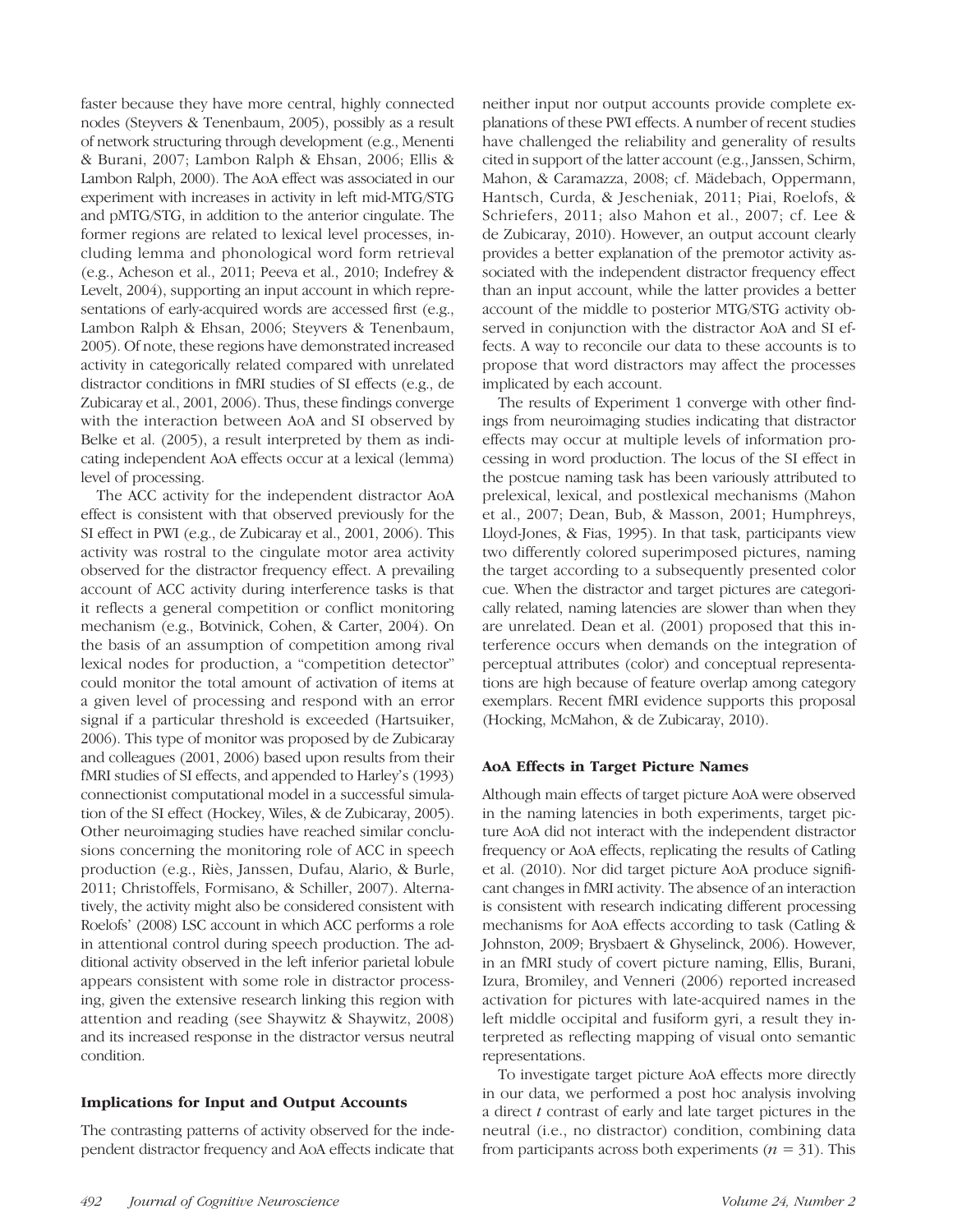analysis likewise failed to reveal any significant activity. As Ellis et al. (2006) employed a blocked experimental design, it is possible that their findings represent the strategic operation of a cognitive search mechanism like that envisaged by Steyvers and Tenenbaum (2005). Alternatively, an absence of differential activity might also be considered consistent with the architecture of neural network models (e.g., Lambon Ralph & Ehsan, 2006; Zevin & Seidenberg, 2002). According to these models, AoA effects in picture naming are because of the arbitrary mappings between objects and their names (i.e., there is no systematic relationship between semantic input and phonological output representations). Although these effects emerge in networks with distributed random representations, they do not emerge in networks with localist ones (Zevin & Seidenberg, 2002). Hence, one would not necessarily expect to observe localized activity attributable to a specific level of processing in an fMRI experiment. This differs from explanations that attribute AoA effects with word distractors to a lexical semantic level of processing (e.g., Belke et al., 2005; see also Brysbaert & Ghyselinck, 2006).

#### Summary and Conclusions

The two fMRI experiments reported here each provides some support for input and output accounts of the distractor frequency and AoA effects, respectively. However, given the different patterns of activity observed, neither account is able to provide a complete explanation. The fMRI data show the former effect engages regions involved in postlexical processes, including articulation and verbal self-monitoring, while the latter effect engages regions linked with lexical level processes. These interpretations should, nevertheless, be considered within the limitations of inference afforded by neuroimaging, as fMRI data cannot provide direct evidence of relationships between processes and processors in speech production.

## Acknowledgments

We thank Jonathan Catling for providing the distractor stimuli for Experiments 1 and 2. This research was supported by Australian Research Council (ARC) Discovery Project grant DP1092619. Greig de Zubicaray was supported by ARC Future Fellowship FT0991634. Niels O. Schiller was supported by the Netherlands Institute for Advanced Study in the Humanities and Social Sciences as a Fellow-in-Residence 2010/2011. Michele Miozzo was supported by NIH grant DC006242.

Reprint requests should be sent to Greig I. de Zubicaray, School of Psychology, University of Queensland, Brisbane, QLD 4072, Australia, or via e-mail: greig.dezubicaray@uq.edu.au.

## **REFERENCES**

Acheson, D. J., Hamidi, M., Binder, J. R., & Postle, B. R. (2011). A common neural substrate for language production and verbal working memory. Journal of Cognitive Neuroscience, 23, 1358–1367.

- Alario, F. X., Chainay, H., Lehericy, S., & Cohen, L. (2006). The role of the supplementary motor area (SMA) in word production. Brain Research, 1076, 129-143.
- Ashburner, J. (2007). A fast diffeomorphic image registration algorithm. Neuroimage, 38, 95–113.
- Barry, C., Hirsh, K. W., Johnston, R. A., & Williams, C. L. (2001). Age of acquisition, word frequency, and the locus of repetition priming of picture naming. Journal of Memory and Language, 44, 350–375.
- Belke, E., Brysbaert, M., Meyer, A. S., & Ghyselinck, M. (2005). Age of acquisition effects in picture naming: Evidence for a lexical semantic competition hypothesis. Cognition, 96, B45–B54.
- Bles, M., & Jansma, B. M. (2008). Phonological processing of ignored distractor pictures, an fMRI investigation. BMC Neuroscience, 9, 20.
- Botvinick, M. M., Cohen, J. D., & Carter, C. S. (2004). Conflict monitoring and anterior cingulate cortex: An update. Trends in Cognitive Sciences, 8, 539-546.
- Brysbaert, M., & Cortese, M. J. (2011). Do the effects of subjective frequency and age of acquisition survive better word frequency norms? Quarterly Journal of Experimental Psychology, 64, 545–559.
- Brysbaert, M., & Ghyselinck, M. (2006). The effect of age of acquisition: Partly frequency related, partly independent. Visual Cognition, 12, 992–1011.
- Brysbaert, M., & New, B. (2009). Moving beyond Kucera and Francis: A critical evaluation of current word frequency norms and the introduction of a new and improved word frequency measure for American English. Behavior Research Methods, 41, 977–990.
- Catling, J. C., Dent, K., Johnston, R. A., & Balding, R. (2010). Age of acquisition, word frequency, and picture–word interference. Quarterly Journal of Experimental Psychology, 63, 1304–1317.
- Catling, J. C., & Johnston, R. A. (2009). The varying effects of age of acquisition. Quarterly Journal of Experimental Psychology, 62, 50–62.
- Christoffels, I. K., Formisano, E., & Schiller, N. O. (2007). Neural correlates of verbal feedback processing: An fMRI study employing overt speech. Human Brain Mapping, 28, 868–879.
- Cortese, M. J., & Khanna, M. M. (2007). Age of acquisition predicts naming and lexical-decision performance above and beyond 22 other predictor variables: An analysis of 2,342 words. Quarterly Journal of Experimental Psychology, 60, 1072–1082.
- de Zubicaray, G. I., McMahon, K. L., Eastburn, M. M., & Pringle, A. (2006). Top–down influences on lexical selection during spoken word production: A 4T fMRI investigation of refractory effects in picture naming. Human Brain Mapping, 27, 864–873.
- de Zubicaray, G. I., Wilson, S. J., McMahon, K. L., & Muthiah, S. (2001). The semantic interference effect in the picture–word paradigm: An event-related fMRI study employing overt responses. Human Brain Mapping, 14, 218–227.
- Dean, M. P., Bub, D. N., & Masson, M. E. (2001). Interference from related items in object identification. Journal of Experimental Psychology: Learning, Memory, and Cognition, 27, 733–743.
- Dell, G. S., & Sullivan, J. M. (2004). Speech errors and language production: Neuropsychological and connectionist perspectives. In B. H. Ross (Ed.), The psychology of learning and motivation (pp. 63–108). San Diego, CA: Elsevier.
- Dent, K., Johnston, R. A., & Humphreys, G. W. (2008). Age of acquisition and word frequency effects in picture naming: A dual task investigation. Journal of Experimental Psychology: Learning, Memory, and Cognition, 34, 282–301.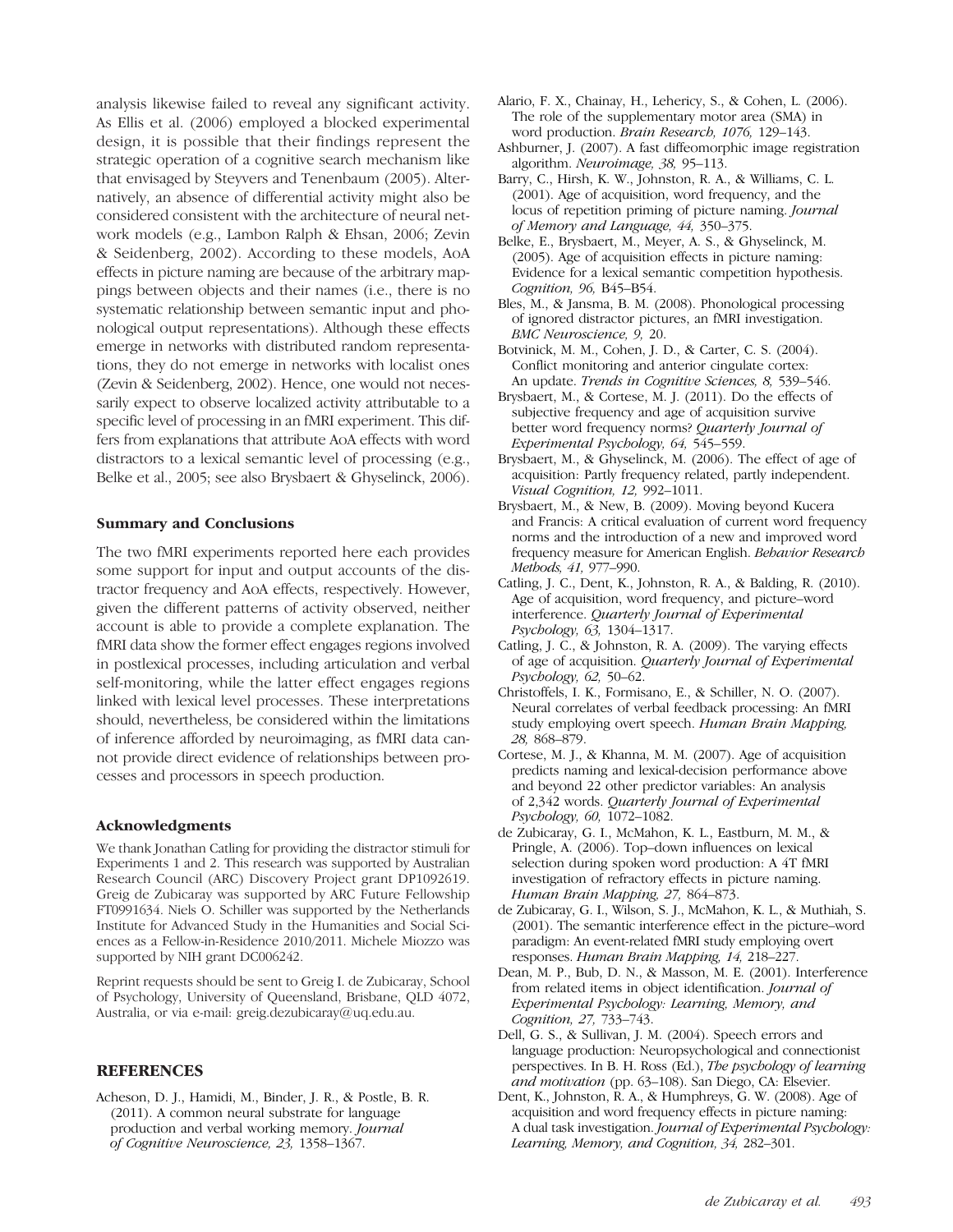Dhooge, E., & Hartsuiker, R. J. (2010). The distractor frequency effect in picture–word interference: Evidence for response exclusion. Journal of Experimental Psychology: Learning, Memory, and Cognition, 36, 878-891.

Eden, G. F., Joseph, J. E., Brown, H. E., Brown, C. P., & Zeffiro, T. A. (1999). Utilizing hemodynamic delay and dispersion to detect fMRI signal change without auditory interference: The behavioral interleaved gradients technique. Magnetic Resonance in Medicine, 41, 13–20.

Eickhoff, S. B., Heim, S., Zilles, K., & Amunts, K. (2009). A systems perspective on the effective connectivity of overt speech production. Philosophical Transactions of the Royal Society A, 367, 2399–2421.

Eickhoff, S. B., Stephan, K. E., Mohlberg, H., Grefkes, C., Fink, G. R., Amunts, K., et al. (2005). A new SPM toolbox for combining probabilistic cytoarchitectonic maps and functional imaging data. Neuroimage, 25, 1325–1335.

Elliott, M. R., Bowtell, R. W., & Morris, P. G. (1999). The effect of scanner sound in visual, motor, and auditory functional MRI. Magnetic Resonance in Medicine, 41, 1230–1235.

Ellis, A., & Lambon Ralph, M. A. (2000). Age of acquisition effects in adult lexical processing reflect loss of plasticity in maturing systems: Insights from connectionist networks. Journal of Experimental Psychology: Learning, Memory, and Cognition, 26, 1103–1123.

Ellis, A. W., Burani, C., Izura, C., Bromiley, A., & Venneri, A. (2006). Traces of vocabulary acquisition in the brain: Evidence from covert object naming. Neuroimage, 33, 958–968.

Forster, K. I. (1998). The pros and cons of masked priming. Journal of Psycholinguistic Research, 27, 203–233.

Freire, L., Roche, A., & Mangin, J. F. (2002). What is the best similarity measure for motion correction in fMRI time series? IEEE Transactions on Medical Imaging, 21, 470–484.

Friston, K. J., Glaser, D. E., Henson, R. N. A., Kiebel, S., Phillips, C., & Ashburner, J. (2002). Classical and Bayesian inference in neuroimaging: Applications. Neuroimage, 16, 484–512.

Goldrick, M. (2007). Connectionist principles in theories of speech production. In M. G. Gaskell (Ed.), The Oxford handbook of psycholinguistics (pp. 515–530). Oxford, U.K.: Oxford University Press.

Gollan, T. H., Slattery, T. J., Goldenberg, D., van Assche, E., Duyck, W., & Rayner, K. (2011). Frequency drives lexical access in reading but not in speaking: The frequency-lag hypothesis. Journal of Experimental Psychology: General, 140, 186–209.

Gracco, V. L., Tremblay, P., & Pike, G. B. (2005). Imaging speech production using fMRI. Neuroimage, 26, 294–301.

Hammers, A., Allom, R., Koepp, M. J., Free, S. L., Myers, R., Lemieux, L., et al. (2003). Three-dimensional maximum probability atlas of the human brain, with particular reference to the temporal lobe. Human Brain Mapping, 19, 224–247.

Harley, T. A. (1993). Phonological activation of semantic competitors during lexical access in speech production. Language and Cognitive Processes, 8, 291–309.

Hartsuiker, R. J. (2006). Are speech error patterns affected by a monitoring bias? Language and Cognitive Processes, 21, 856–891.

Heim, S., Friederici, A. D., Schiller, N. O., Rüschemeyer, S. A., & Amunts, K. (2008). The determiner congruency effect in language production investigated with functional MRI. Human Brain Mapping, 30, 928–940.

Hockey, A., Wiles, J., & de Zubicaray, G. (2005, November). Interactivity, conflict and cognitive control: Computational modelling of the language production system. Poster presented at the Dynamical Neuroscience Conference, Washington, DC.

Hocking, J., McMahon, K., & de Zubicaray, G. (2010). Semantic interference in object naming: An fMRI study of the postcue naming paradigm. Neuroimage, 50, 796–801.

Humphreys, G. W., Lloyd-Jones, T. J., & Fias, W. (1995). Semantic interference effects on naming using a postcue procedure: Tapping the links between semantics and phonology with pictures and words. Journal of Experimental Psychology: Learning, Memory, and Cognition, 21, 961–980.

Indefrey, P., & Levelt, W. J. M. (2004). The spatial and temporal signatures of word production components. Cognition, 92, 101–144.

Janssen, N., Schirm, W., Mahon, B. Z., & Caramazza, A. (2008). Semantic interference in a delayed naming task: Evidence for the response exclusion hypothesis. Journal of Experimental Psychology: Learning, Memory, and Cognition, 34, 249–256.

La Heij, W. (1988). Components of Stroop-like interference in picture naming. Memory & Cognition, 16, 400-410.

Lambon Ralph, M. A., & Ehsan, S. (2006). Age of acquisition effects depend on the mapping between representations and the frequency of occurrence: Empirical and computational evidence. Visual Cognition, 13, 928–948.

Lee, C. H., Honig, R., & Lee, Y. (2002). Phonological recoding of mixed-case words in the priming task. Reading Psychology, 23, 199–216.

Lee, M. L., & de Zubicaray, G. I. (2010, September). Lexical selection is by competition: A failure to replicate Mahon et al.'s (2007) Experiment 7. Poster presented at the Sixth International Workshop on Language Production, Edinburgh, Scotland.

Levelt, W. J. M., Roelofs, A., & Meyer, A. S. (1999). A theory of lexical access in speech production. Behavioral and Brain Sciences, 22, 1–75.

Macey, P. M., Macey, K. E., Kumar, R., & Harper, R. M. (2004). A method for removal of global effects from fMRI time series. Neuroimage, 22, 360–366.

Mädebach, A., Oppermann, F., Hantsch, A., Curda, C., & Jescheniak, J. D. (2011). Is there semantic interference in delayed naming? Journal of Experimental Psychology: Learning, Memory, and Cognition, 37, 522–538.

Mahon, B. Z., Costa, A., Peterson, R., Vargas, K. A., & Caramazza, A. (2007). Lexical selection is not by competition. Journal of Experimental Psychology: Learning, Memory, and Cognition, 33, 503–533.

McClelland, J. L., & Rumelhart, D. E. (1981). An interactive activation model of context effects in letter perception. Psychological Review, 88, 375–407.

McMahon, K., Pringle, A., Eastburn, M., & Maillet, D. (2004). Improving EPI imaging quality and sound levels with bandwidth selection. Proceedings of the 12th Annual Meeting of the International Society for Magnetic Resonance in Medicine, Kyoto, Japan, 1033 (abstract).

Menenti, L., & Burani, C. (2007). What causes the effect of age-of-acquisition in lexical processing? Quarterly Journal of Experimental Psychology, 60, 652–661.

Meschyan, G., & Hernandez, A. (2002). Age of acquisition and word frequency: Determinants of object-naming speed and accuracy. Memory and Cognition, 30, 262–269.

Miozzo, M., & Caramazza, A. (2003). When more is less: A counterintuitive effect of distractor frequency in the picture–word interference paradigm. Journal of Experimental Psychology: General, 132, 228–252.

Morton, J. (1969). The interaction of information in word recognition. Psychological Review, 76, 165–178.

Norris, D. (2006). The Bayesian reader: Explaining word recognition as an optimal Bayesian decision process. Psychological Review, 113, 327–357.